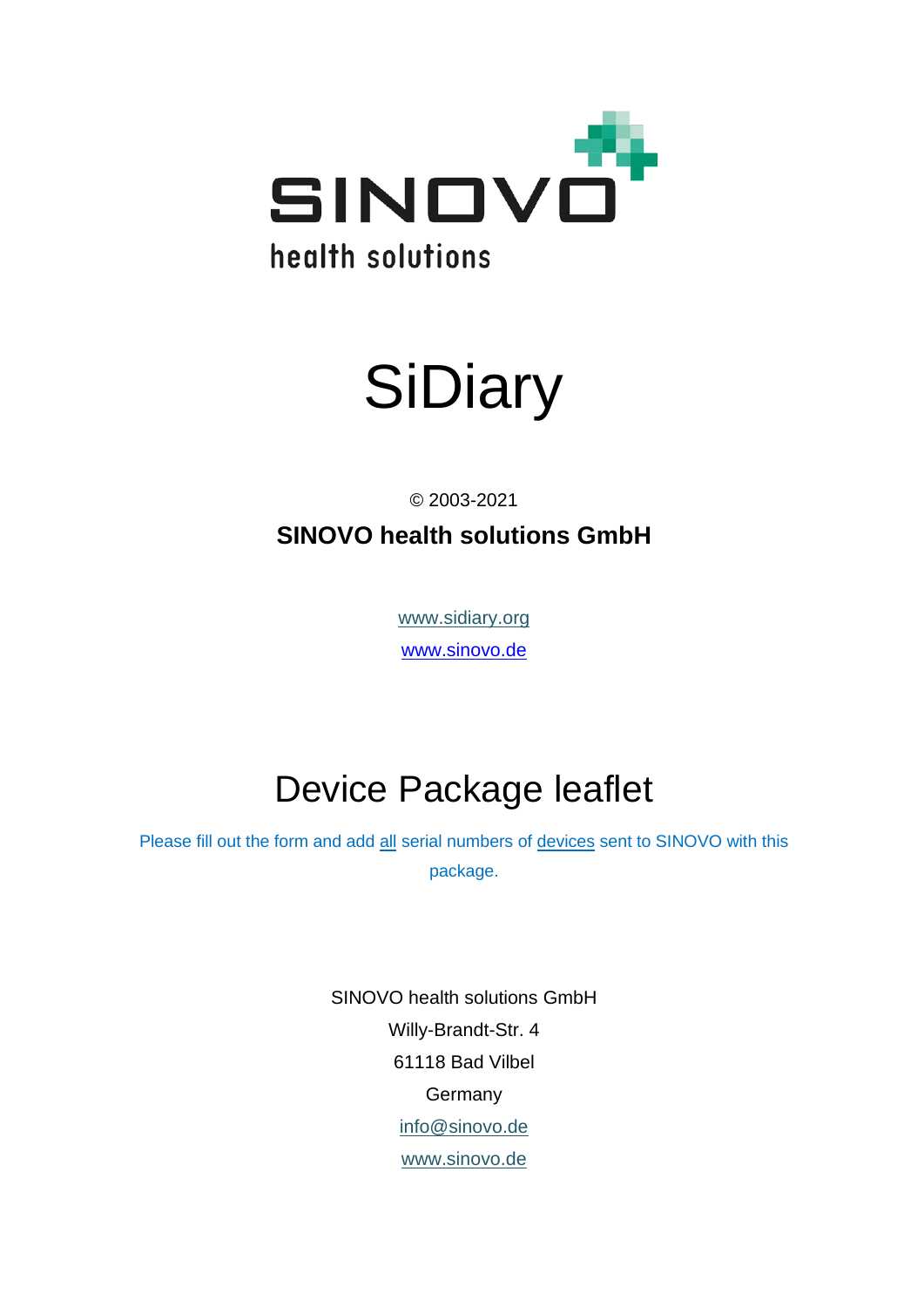| Е<br>B<br>Н<br>Α<br>F<br>Κ<br>codefree (talk)<br><b>Beurer BGL60</b><br>Blood glucose & pressure meter: 0,5 µl, 6 s average testing time<br>Memory size; 480; plasma calibrated; code-free<br>Connection/type: Serial; USB-to-Com-Adapter possible<br>Meter driver: Beurer, Version: 6.0.19 |                                                                                                                                                |                                                                                                                                                               |
|---------------------------------------------------------------------------------------------------------------------------------------------------------------------------------------------------------------------------------------------------------------------------------------------|------------------------------------------------------------------------------------------------------------------------------------------------|---------------------------------------------------------------------------------------------------------------------------------------------------------------|
| G                                                                                                                                                                                                                                                                                           |                                                                                                                                                |                                                                                                                                                               |
| <b>Manufacturer Name</b>                                                                                                                                                                                                                                                                    | $\rightarrow$ picture A                                                                                                                        | <b>Please fill-out</b>                                                                                                                                        |
| <b>Device Name</b>                                                                                                                                                                                                                                                                          | $\rightarrow$ picture B                                                                                                                        |                                                                                                                                                               |
| Device Type                                                                                                                                                                                                                                                                                 | BloodGlucose meter,                                                                                                                            | <b>Blood Glucose Meter</b><br>□                                                                                                                               |
|                                                                                                                                                                                                                                                                                             | BloodPressure meter,<br>Pump, BloodGlucose-and-<br>BloodPressure meter,<br>Pedometer, Scale, InsulinPen<br>or Other (please describe if other) | <b>Blood Pressure Meter</b><br>□<br>Scale<br>$\Box$<br>Pedometer<br>$\perp$<br>Insulin Pen<br>$\Box$<br>Insulin Pump<br>ш<br>Other (describe below)<br>$\Box$ |
| <b>Measuring Time</b>                                                                                                                                                                                                                                                                       | (in seconds)<br>$\rightarrow$ picture D                                                                                                        |                                                                                                                                                               |
| Blood sample size                                                                                                                                                                                                                                                                           | $\rightarrow$ picture E                                                                                                                        | μl                                                                                                                                                            |
| Calibration type                                                                                                                                                                                                                                                                            | Plasma or whole blood                                                                                                                          | Plasma                                                                                                                                                        |
| (if BloodGlucose meter)                                                                                                                                                                                                                                                                     | $\rightarrow$ picture F                                                                                                                        | Whole blood                                                                                                                                                   |
| Memory size of meter                                                                                                                                                                                                                                                                        | $\rightarrow$ picture G                                                                                                                        |                                                                                                                                                               |
| Code-Free<br>(means that the device does not have to<br>be coded for each pack of new test<br>strips)                                                                                                                                                                                       | Yes / No<br>$\rightarrow$ picture H                                                                                                            | Yes<br>No<br>$\mathsf{L}$                                                                                                                                     |
| Connection method                                                                                                                                                                                                                                                                           | (Serial, USB, File, Bluetooth,<br>Infrared)<br>$\rightarrow$ picture I + J                                                                     | Serial<br>$\Box$<br><b>USB</b><br>ш<br><b>Bluetooth</b><br>$\perp$<br>Infrared<br>File<br>□<br>Other (describe below)<br>ш                                    |
| Has the device an additional<br>marker function?                                                                                                                                                                                                                                            | (possibility of additional markers<br>for the measured values)                                                                                 | $\Box$ No<br>$\Box$ Yes, in particular<br>$\Box$ Before/After meal<br>$\Box$ Illness<br>$\Box$ Sport/Exercises<br>$\Box$ Stress                               |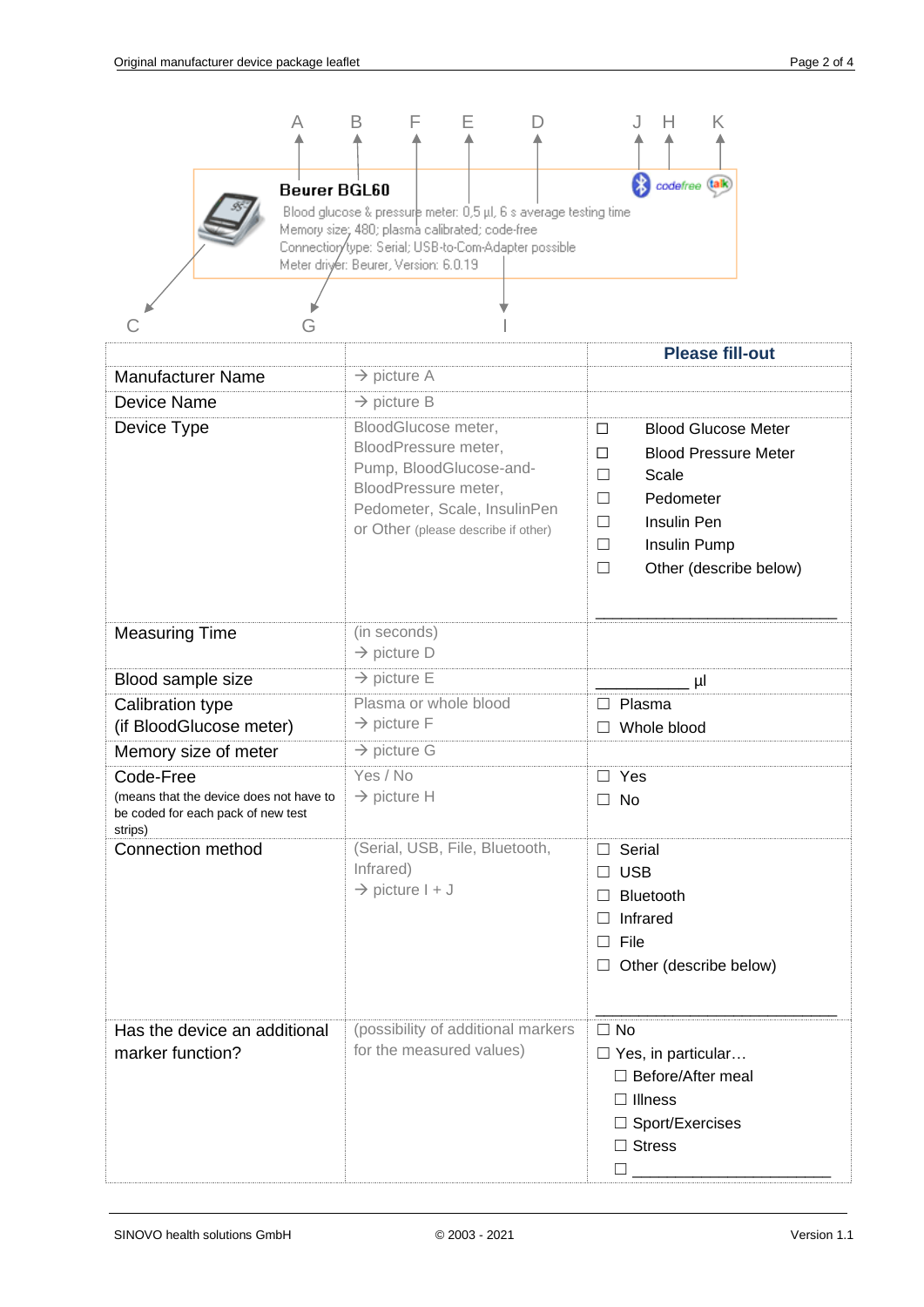| Has the device an additional<br>log function?                                                     | (possibility of additional manual<br>data like insulin dose, carb<br>intake, exercises etc.)                        | $\Box$ No<br>$\Box$ Yes, in particular<br>$\Box$ Insulin<br>$\Box$ Carbs<br>$\Box$ Exercises |
|---------------------------------------------------------------------------------------------------|---------------------------------------------------------------------------------------------------------------------|----------------------------------------------------------------------------------------------|
| Is the device offering voice<br>output?                                                           | Yes / No<br>$\rightarrow$ picture K                                                                                 | $\Box$ No<br>$\Box$ Yes                                                                      |
| LO Limit value                                                                                    | Every measurement below this<br>value will only be shown as LO                                                      | ___________ mg/dL / mmol/L                                                                   |
| <b>HI Limit value</b>                                                                             | Every measurement above this<br>value will only be shown as HI                                                      | __ mg/dL / mmol/L                                                                            |
| What does the display of the<br>device show, if connected to<br>a PC?                             | i.e. USB, PC, Connected,                                                                                            |                                                                                              |
| Necessary Windows system<br>driver for the device                                                 | URL - or - driver on the attached storage device / email                                                            |                                                                                              |
| Original manufacturer<br>software for reference<br>purposes                                       | If available URL - or - attached on the storage device                                                              |                                                                                              |
| Data cable is included.                                                                           | $\Box$ Yes / $\Box$ No                                                                                              |                                                                                              |
| Device with empty memory                                                                          | 2. $\Box$ mg/dl or $\Box$ mmol/l                                                                                    |                                                                                              |
| Device with half-full memory                                                                      | 1.<br>$\Box$ mg/dl or $\Box$ mmol/l<br>2.<br>Number of records in memory: ________________<br>3.                    |                                                                                              |
| Device with full memory                                                                           | 2. $\Box$ mg/dl or $\Box$ mmol/l<br>Number of records in memory:<br>3.                                              |                                                                                              |
| If meter displays mmol/L<br>values, is it sending mmol/L<br>values through the data<br>interface? | $\Box$ Yes, device sends mmol/L values / $\Box$ No, device is sending<br>mg/dL values, even for mmol/L display unit |                                                                                              |
| If only mg/dl values are stored/sent - how are the mmol/l values calculated for the<br>display?   |                                                                                                                     |                                                                                              |
| A: With the exact factor<br>18.0182 and rounding on 1<br>decimal place                            | $\Box$ Yes / $\Box$ No                                                                                              |                                                                                              |
| B: With the simple factor of<br>18 and rounding on 1<br>decimal place                             | $\Box$ Yes / $\Box$ No                                                                                              |                                                                                              |